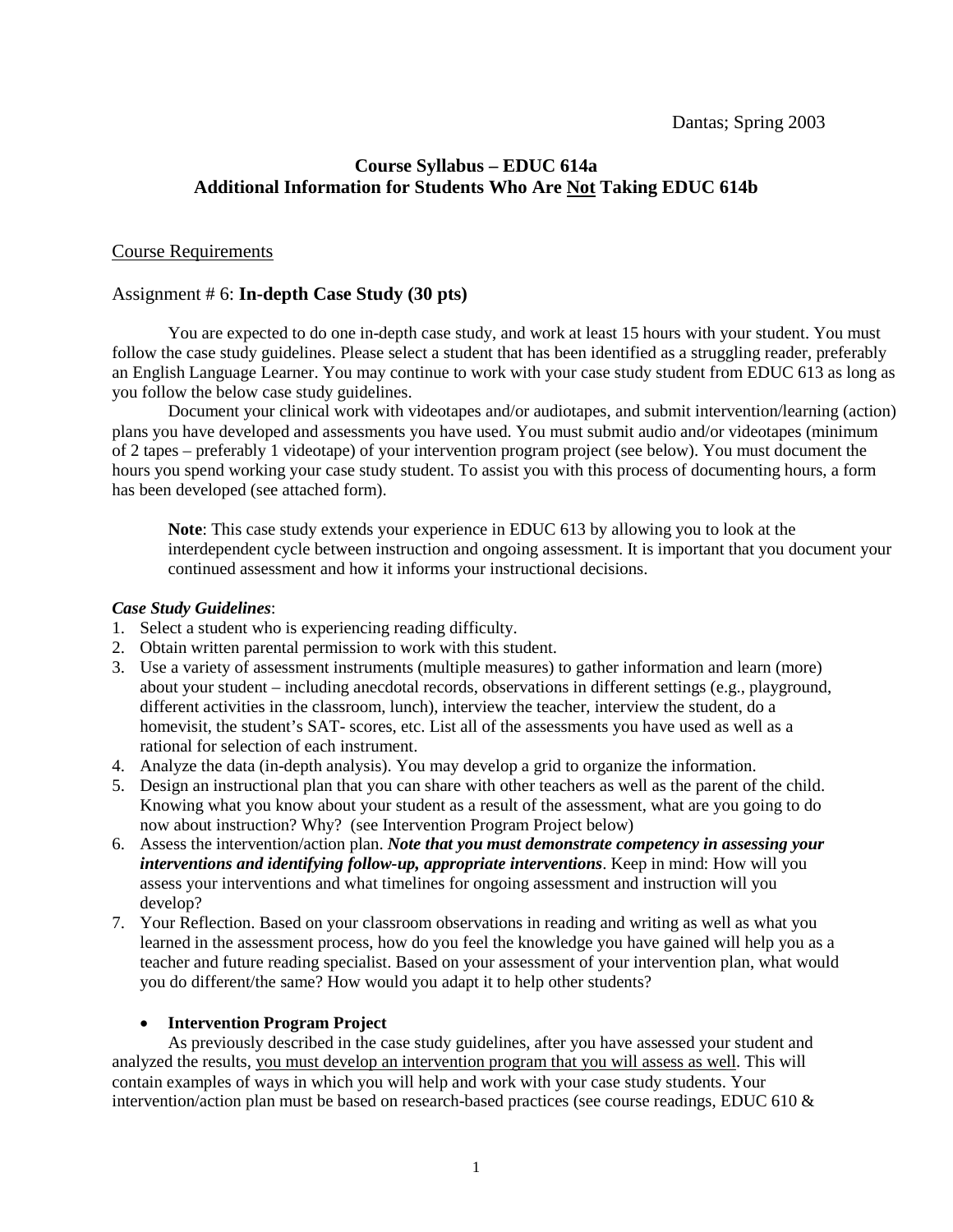613 readings, and/or additional readings). It is not enough to just implement one ready-made intervention program (e.g., Success for All, Reading Recovery, etc.). The intervention program you develop must meet the needs and build on the strengths of the struggling students with whom you are working. The strategies used in the program must be based on current research. You may select strategies from a variety of programs, but in order to design your action plan: look at what is **best** in each program; and what the students and/or groups of students you are working with need, based on multiple assessment measures.

*Note that you must demonstrate competency in working with students one on one, in small group and with the entire class.* For this project, you are expected to design an intervention(s) for a small group of students (including your case study student) who are struggling readers. The goal is for you to develop your ability to: (1) identify students who are struggling; and (2) meet their needs in small groups as well as in whole group instruction.

#### *Deadlines*:

We will have time in class to examine, discuss and brainstorm ideas related to reading and writing strengths/abilities/interests/needs/etc of your case study student(s). *See course schedule and bring any data* (including student information and work, data analysis and teaching/intervention ideas) that you have collected so far in order to take advantage and contribute to these work sessions.

\_\_\_ One *required homevisit* to one of your students' home is due on March 25.

Your Final Case Study Project(s) is due on May 6.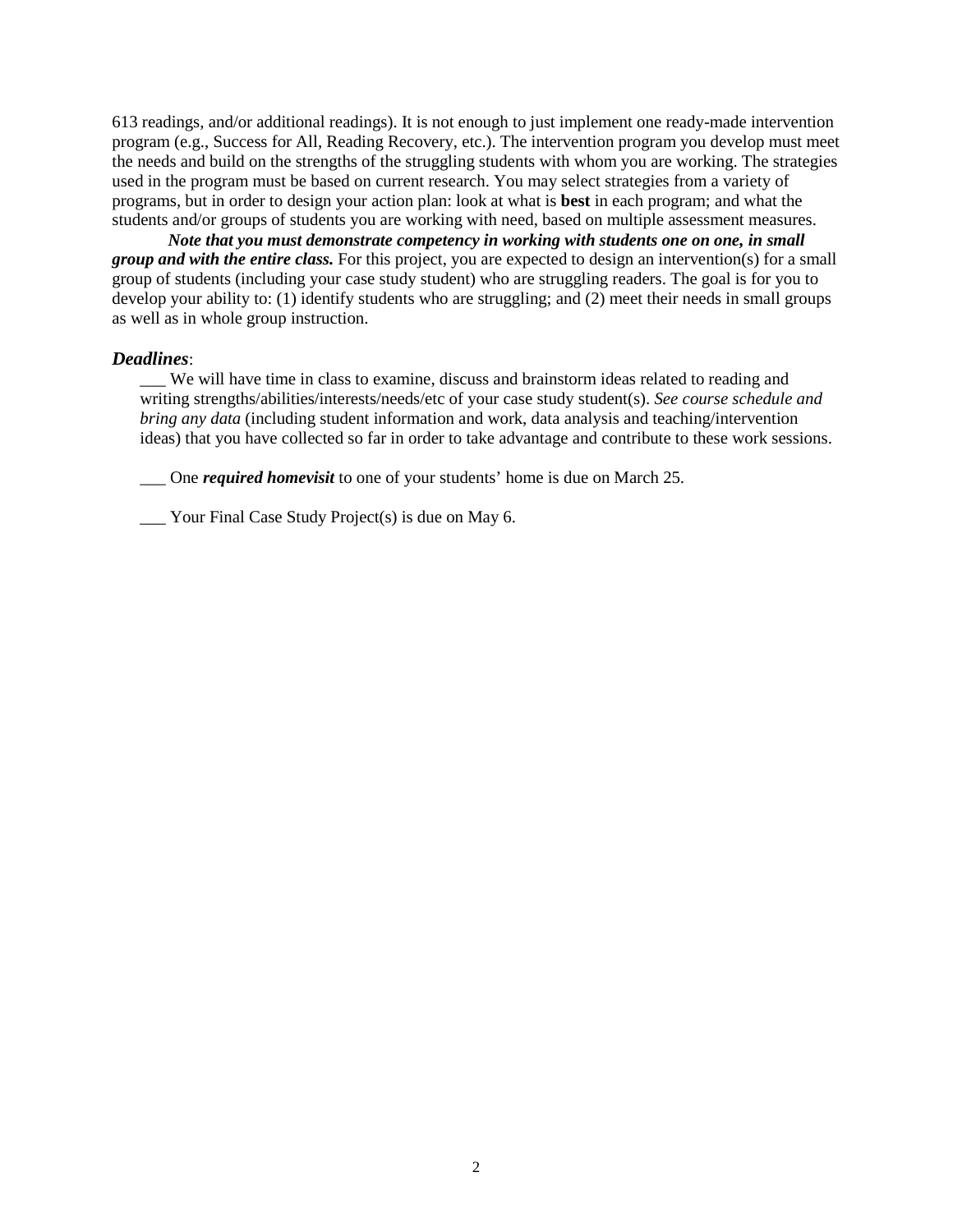# Case Study Project Log<br>Your Name:

| <b>Student Name:</b> |  | Grade Level:                                                          |
|----------------------|--|-----------------------------------------------------------------------|
| <b>Date</b>          |  | Number of hours   Intervention (you may add comments/self-assessment) |
|                      |  |                                                                       |
|                      |  |                                                                       |
|                      |  |                                                                       |
|                      |  |                                                                       |
|                      |  |                                                                       |
|                      |  |                                                                       |
|                      |  |                                                                       |
|                      |  |                                                                       |
|                      |  |                                                                       |
|                      |  |                                                                       |
|                      |  |                                                                       |
|                      |  |                                                                       |
|                      |  |                                                                       |
|                      |  |                                                                       |
|                      |  |                                                                       |
|                      |  |                                                                       |
|                      |  |                                                                       |
|                      |  |                                                                       |
|                      |  |                                                                       |
|                      |  |                                                                       |
|                      |  |                                                                       |
|                      |  |                                                                       |
|                      |  |                                                                       |
|                      |  |                                                                       |
|                      |  |                                                                       |
|                      |  |                                                                       |
|                      |  |                                                                       |
|                      |  |                                                                       |
|                      |  |                                                                       |
|                      |  |                                                                       |
|                      |  |                                                                       |
|                      |  |                                                                       |
|                      |  |                                                                       |
|                      |  |                                                                       |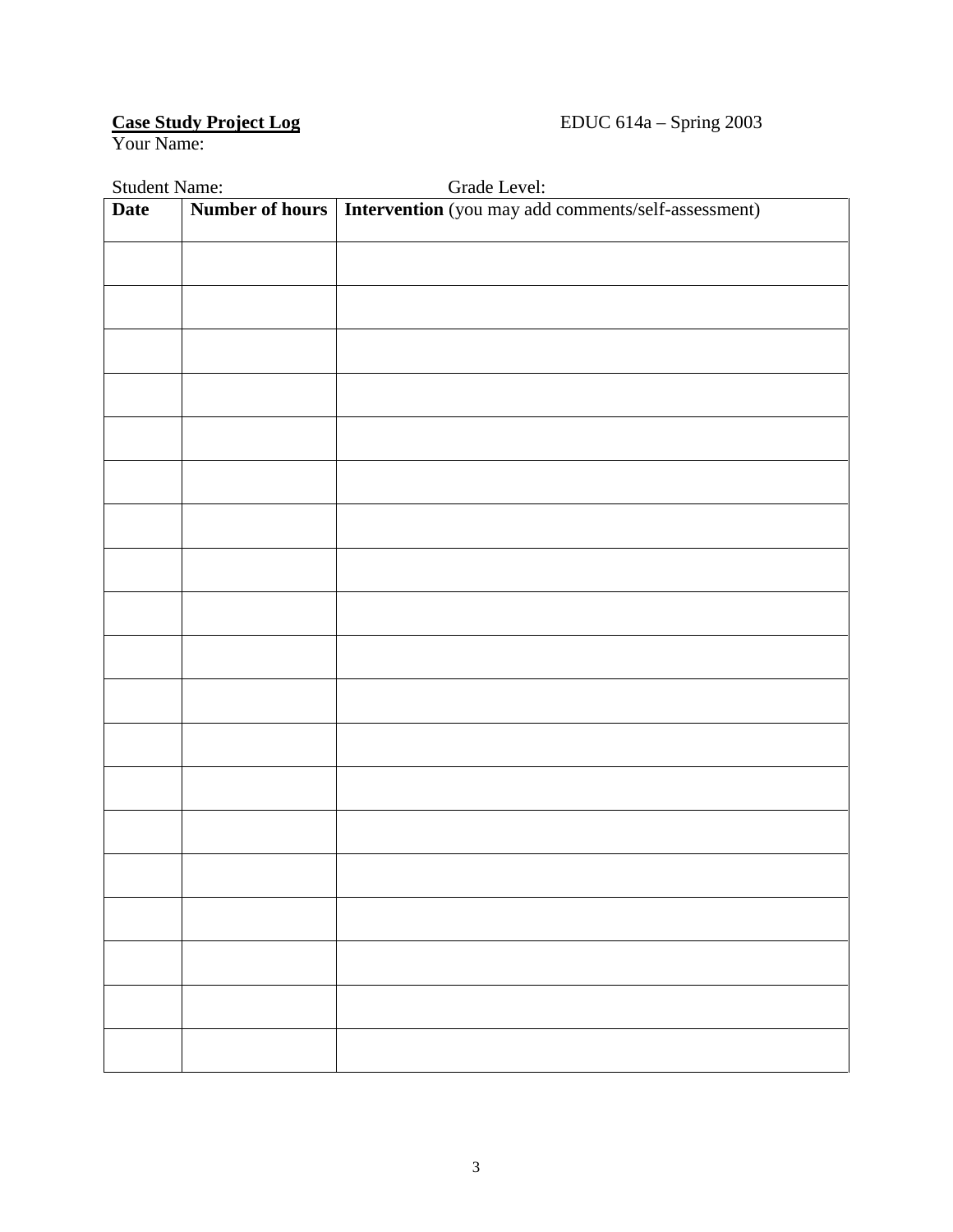### **California State University San Marcos College of Education EDUC 614a**

# **Parental Consent**

**Dear Parents:**

**I am working on my reading certificate as part of my master degree in Literacy Education in the College of Education at California State University San Marcos.** 

**A very important part of my learning is to further my understanding of the reading and writing process. I have been asked to work with a student inquiring about what that student thinks and feels about the reading and writing process. Another part of this assignment is to audiotape and/or videotape in order to listen to the student read, study the strengths that the he or she brings to the reading process, and document teaching activities. From my observations, I will develop an instructional plan to assist that student in building on his or her strengths and working on his or her needs. I will also continually evaluate my instructional plan and continue to assist that student.** 

**I am asking for your permission to work with your child. The project will take approximately 15 hours, over a period of time, within his or her school schedule. The information will remain confidential. Your child's name will not be used in the report issued to my professor, and I will be available to meet with you to review the new information I have gained and your child's progress.**

**Sincerely,**

**--------------------------------------------------------------------------------------**

**I give my permission for you to work with my child \_\_\_\_\_\_\_\_\_\_\_\_\_\_\_\_\_\_\_\_\_.**

**I understand that all information will be kept confidential and I can have access to it anytime.**

**\_\_\_\_\_\_\_\_\_\_\_\_\_\_\_\_\_\_\_\_\_\_\_\_\_\_\_\_\_\_ \_\_\_\_\_\_\_\_\_\_\_\_\_\_\_\_\_\_\_\_ Signature Date** 

**Reading and Writing Interview – Guiding Questions**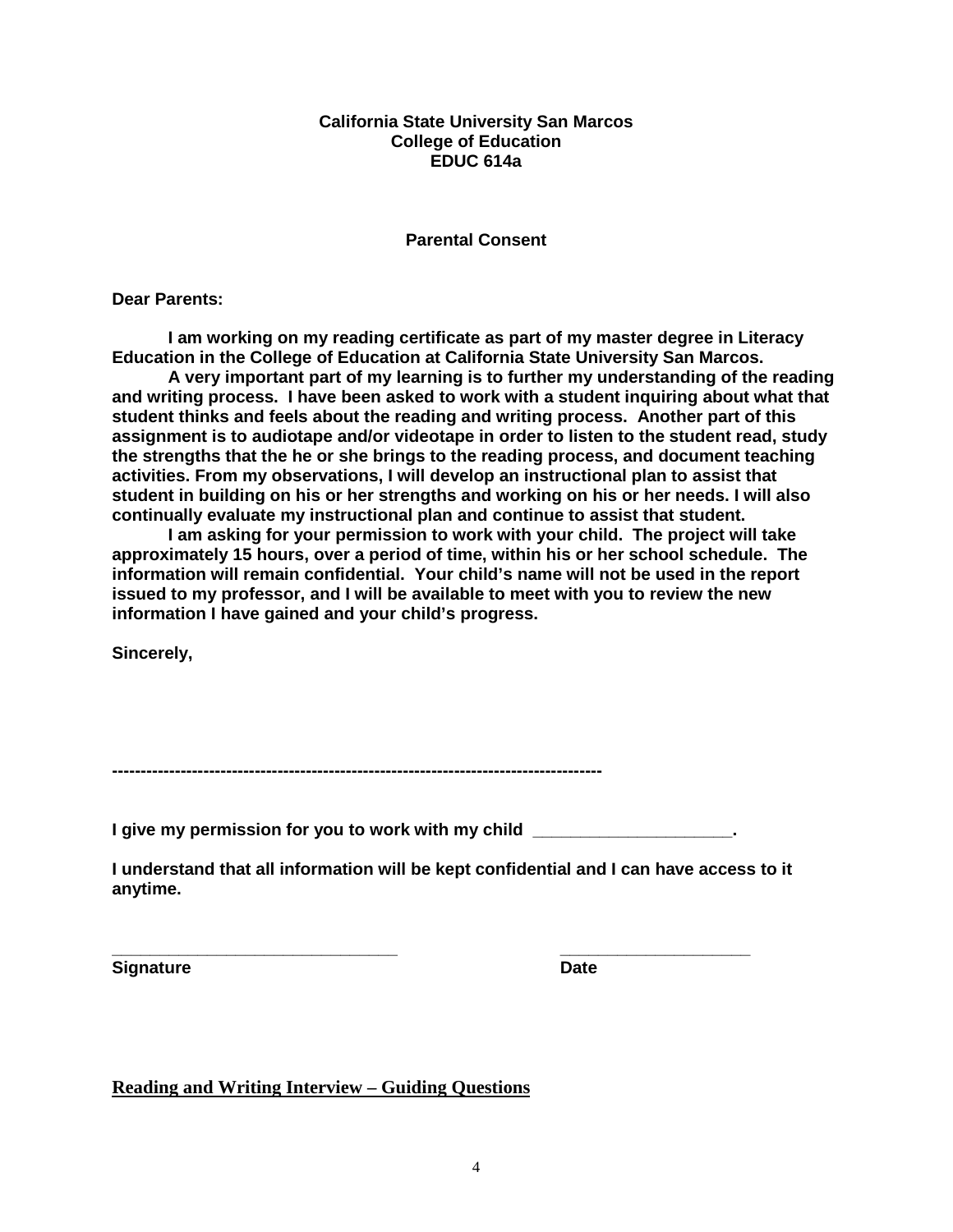- 1. What are you learning to do in reading? [writing]
- 2. How are you learning it? Who is helping you?
- 3. What is easy about reading, what's hard? [writing]
- 4. What do you do before you start to read? [write]
- 5. While you are reading, if you come to a word that you don't understand or don't know, you \_\_\_\_\_\_\_\_\_\_\_\_\_\_\_\_\_\_\_ [writing]
- 6. How can you tell when someone is a good reader? [writer]

 $\frac{1}{2}$  is a good reader because  $\frac{1}{2}$ 

Do you think \_\_\_\_\_\_\_ ever comes to a word that s/he doesn't know?

If comes to word s/he doesn't know, what do you think does?

- 7. What would your teacher do to help someone who doesn't know a word while s/he is reading? [writing]
- 8. What do you do to help yourself understand and/or remember a story after you have read it?
- 9. Do you think that you are a good reader? [writer] Why or why not?
- 10. What would you like to learn to do next as a reader? [writer] How do you think you will learn it? (will someone help you?)

# **Reading and Writing Interview – Guiding Questions (Spanish)**

- 1. ¿Que estas aprendiendo hace en la lectura? En la escritura?
- 2. ¿Como estas aprendiendo? ¿Quien te ayuda?
- 3. ¿Que es fácil acerca de la lectura? (Escritura?) ¿Que es dificil acerca de la lectura? (Escritura?)
- 4. ¿Que haces antes de empieza a leer? ¿Que haces antes de empieza a escribir?